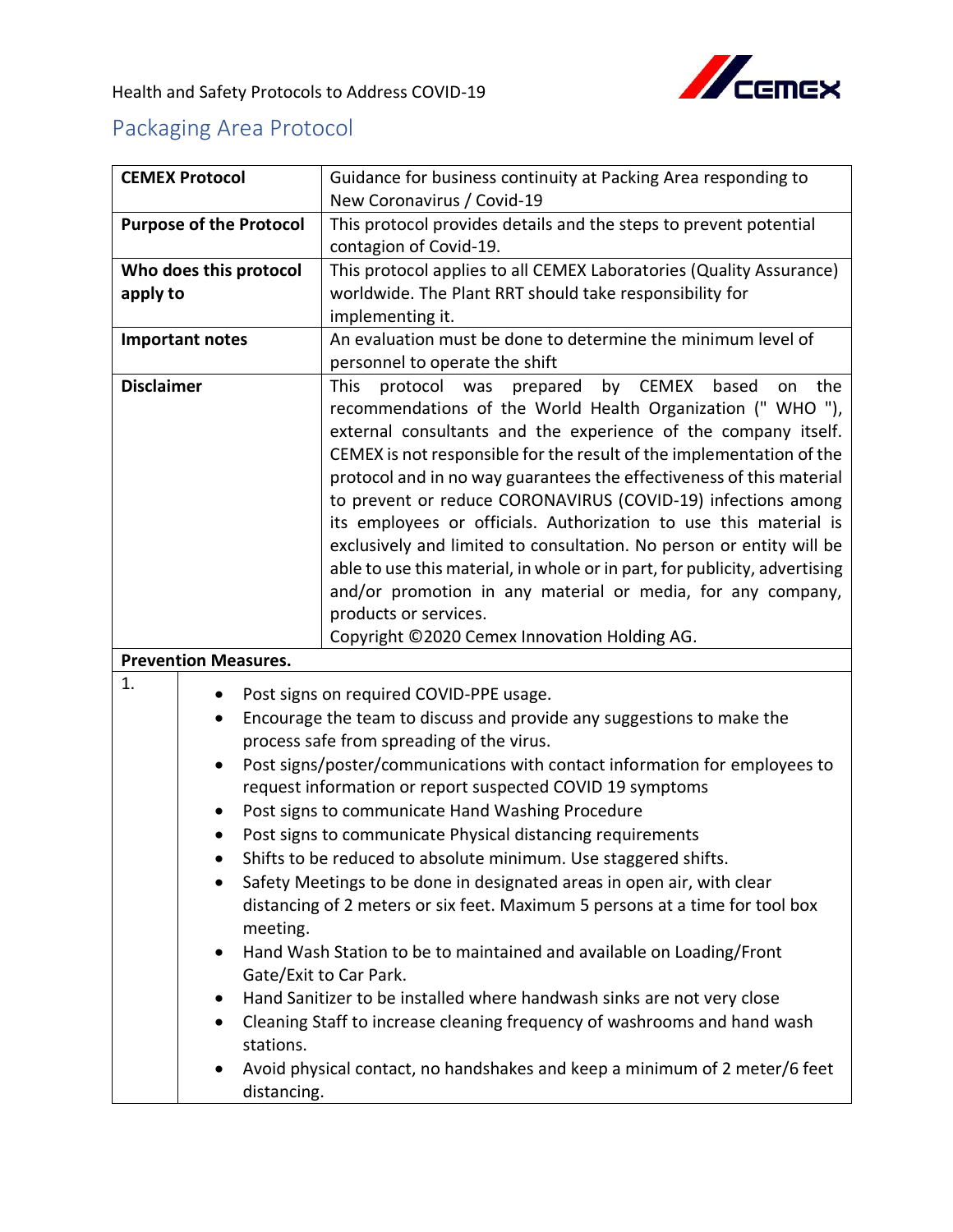

|    | Employees and Contractors must wear all PPE, at all time. All personnel must                                                                                                                                                                                                                                                                                                                                                                                                                                                                                                                                                                                                                                                                                                                                                                                                                                                                                                                                                                                                                                                                                                                                                                                                                                                                                                                                                                                                                                                                                                                                                                                                                                                                                                                                                                                                                                                                                                                       |  |  |  |
|----|----------------------------------------------------------------------------------------------------------------------------------------------------------------------------------------------------------------------------------------------------------------------------------------------------------------------------------------------------------------------------------------------------------------------------------------------------------------------------------------------------------------------------------------------------------------------------------------------------------------------------------------------------------------------------------------------------------------------------------------------------------------------------------------------------------------------------------------------------------------------------------------------------------------------------------------------------------------------------------------------------------------------------------------------------------------------------------------------------------------------------------------------------------------------------------------------------------------------------------------------------------------------------------------------------------------------------------------------------------------------------------------------------------------------------------------------------------------------------------------------------------------------------------------------------------------------------------------------------------------------------------------------------------------------------------------------------------------------------------------------------------------------------------------------------------------------------------------------------------------------------------------------------------------------------------------------------------------------------------------------------|--|--|--|
|    | be trained on the proper use, removal and disposal of the COVID-PPE                                                                                                                                                                                                                                                                                                                                                                                                                                                                                                                                                                                                                                                                                                                                                                                                                                                                                                                                                                                                                                                                                                                                                                                                                                                                                                                                                                                                                                                                                                                                                                                                                                                                                                                                                                                                                                                                                                                                |  |  |  |
|    | <b>Cleaning and Disinfecting Working Stations</b>                                                                                                                                                                                                                                                                                                                                                                                                                                                                                                                                                                                                                                                                                                                                                                                                                                                                                                                                                                                                                                                                                                                                                                                                                                                                                                                                                                                                                                                                                                                                                                                                                                                                                                                                                                                                                                                                                                                                                  |  |  |  |
| 2. | Cleaning and disinfecting environmental surfaces are important components<br>of routine infection control. Workplace cleaning and disinfection should follow<br>the same general principles used in healthcare settings: removal of dirt,<br>frequent disinfection and use of a certain set of disinfecting products.<br>Clean-up surfaces and increase cleaning / sanitizing regimes. Assign<br>responsibility and frequency for disinfecting touch points. This would include<br>(but would not be limited to): Doors in entrance/exiting areas, desk surfaces,<br>chairs (e.g. arm rests), tables, phones, computer keyboards (especially if<br>shared), light switches, handrails, floors and other horizontal surfaces, shared<br>tools and equipment.<br>The employee should be responsible for cleaning their own areas and possibly<br>$\bullet$<br>common areas nearby.<br>Forklifts, machinery or lifting equipment should be properly disinfected after<br>finalizing every shift and the user should be responsible of performing this<br>task, provided all cleaning products. Special attention to door handles, steering<br>wheel, shifting gears, panels, seatbelts and any frequently touched surface.<br>In cases where the packing areas have eating rooms, it is important to avoid<br>$\bullet$<br>sharing cups, dishes, and cutlery and to ensure that they are thoroughly<br>washed with soap and hot water. If possible, use disposables cutlery, cups and<br>dishes. Keep safe distancing and use staggered lunch hours.<br>Where drivers' waiting room are available, keep a maximum safe-distance<br>occupancy and distribution. Also, these places should have a sanitizing kit for<br>hand hygiene. Driver should be responsible of sanitizing the area before<br>leaving the room. We recommend keeping this space with good ventilation.<br>Garbage collection, and if necessary, storage points, should be increased and<br>emptied regularly throughout each day. |  |  |  |
|    | <b>Safety Procedures.</b>                                                                                                                                                                                                                                                                                                                                                                                                                                                                                                                                                                                                                                                                                                                                                                                                                                                                                                                                                                                                                                                                                                                                                                                                                                                                                                                                                                                                                                                                                                                                                                                                                                                                                                                                                                                                                                                                                                                                                                          |  |  |  |
| 2. | At this point all drivers, should have been filtered by the entrance protocol,<br>with all the actions necessary according to the "Screening at Workplace<br>Protocol".<br>The driver (contractor, customer) who is not using the proper PPE, will not be<br>$\bullet$<br>attend, and will receive a feedback about the importance to take care himself                                                                                                                                                                                                                                                                                                                                                                                                                                                                                                                                                                                                                                                                                                                                                                                                                                                                                                                                                                                                                                                                                                                                                                                                                                                                                                                                                                                                                                                                                                                                                                                                                                            |  |  |  |
|    | and our employees.<br>LOTOTO, the driver should have to put his truck keys directly to the safety<br>$\bullet$<br>toolbox, he will be the only person who will touch his padlock. Our employees<br>or contractors cannot have physical contact about any of those articles.                                                                                                                                                                                                                                                                                                                                                                                                                                                                                                                                                                                                                                                                                                                                                                                                                                                                                                                                                                                                                                                                                                                                                                                                                                                                                                                                                                                                                                                                                                                                                                                                                                                                                                                        |  |  |  |